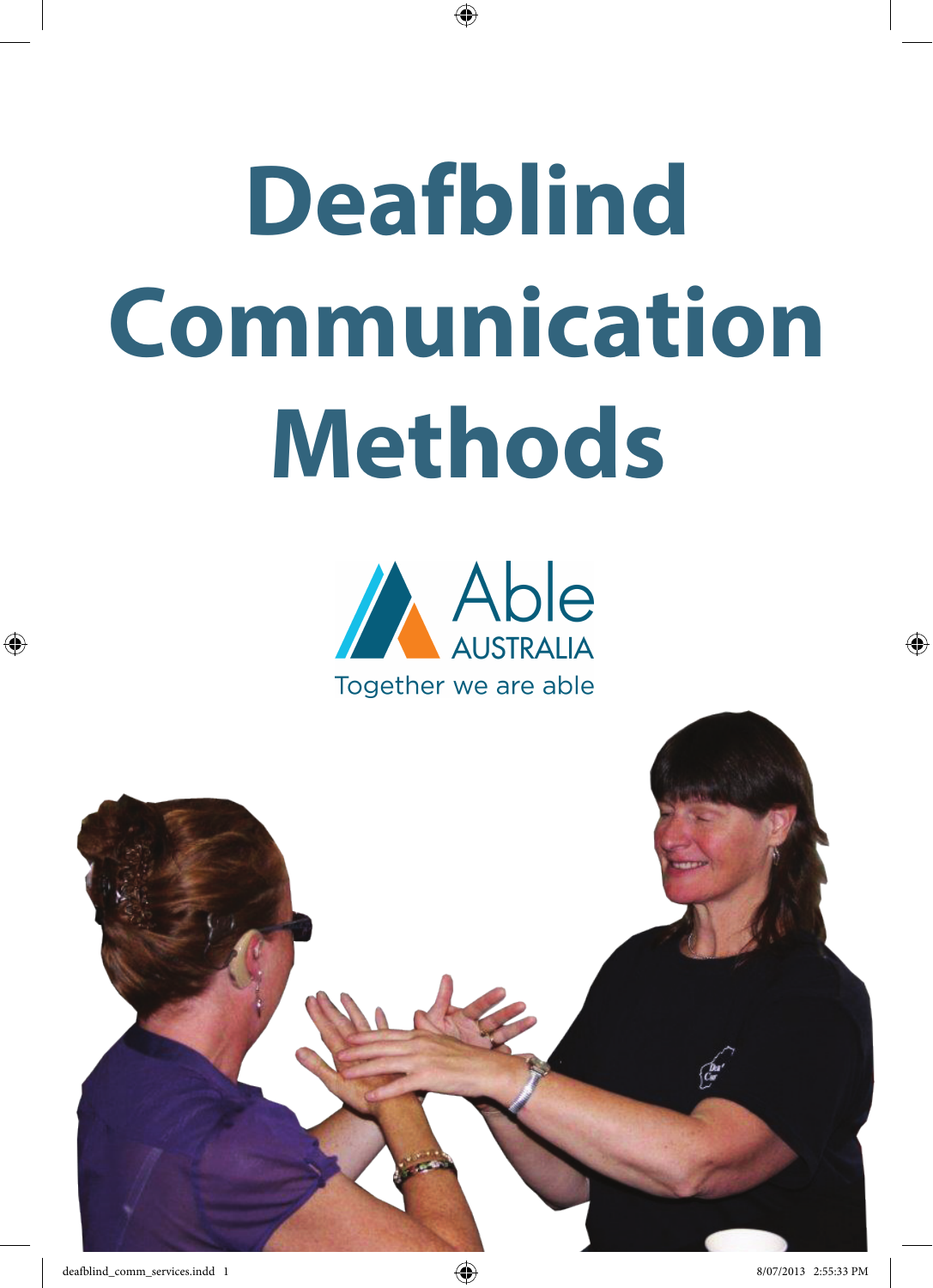**The population of people with deafblindness is diverse due to wide variation in degrees of vision and hearing loss, and in some instances the presence of other disabilities. But one thing that all people with deafblindness have in common is the need for specialised communication support.** 

**There is no standard terminology for different deafblind communication methods and techniques so it is important to be aware that the names given to the different communication methods described in this booklet are the names used in Victoria Australia and these may be different in other States and other countries.** 

#### *Visual frame sign*

**People with Usher's Syndrome have tunnel vision and so their field of vision is restricted. This means they will only see signs within their field of vision. Interpreters and people signing with people who use visual frame sign need to work out what their frame of vision is and keep the signs within this frame. Signs outside of their visual field such as "dog" need to be fingerspelt or the American version may be used.** 

#### *Tracking*

**As a person with Usher's syndrome's vision deteriorates, they may start to place their palm over the wrists of the person signing to them in order to be able to track where to look to see the signs and give them extra tactile information such as the force behind the signs which helps convey the emotions behind the signs.** 

## *Tactile sign*

**People who use tactile sign place their hands over the hand of their communication partner to feel the signs. As facial expression is an important part of Auslan, communication partners need to give extra information to help convey the meaning of what is being signed. For example a question mark needs to be drawn they know\ they are being asked a question and a smiley face or the sign for laughing is used if someone is making a joke.** 

## *Social Haptic Communication*

**Social haptics is a tactile way of giving a person with deafblindness information. For example. the layout of a room, facial expressions of people in a group, or that you have entered or are leaving a room, features of art and music. Social haptics is not a substitute for sign language but provides the person with deafblind with additional information.** 

#### *Print*

**Some people with deafblindness prefer to receive information in large print. Use a thick black texta to ensure the print is a good size on white paper. If a computer is available, this is easier to read than print as the text is more consistent. Some people prefer black print on a white screen but due to glare some people with deafblindness prefer white on a black background.**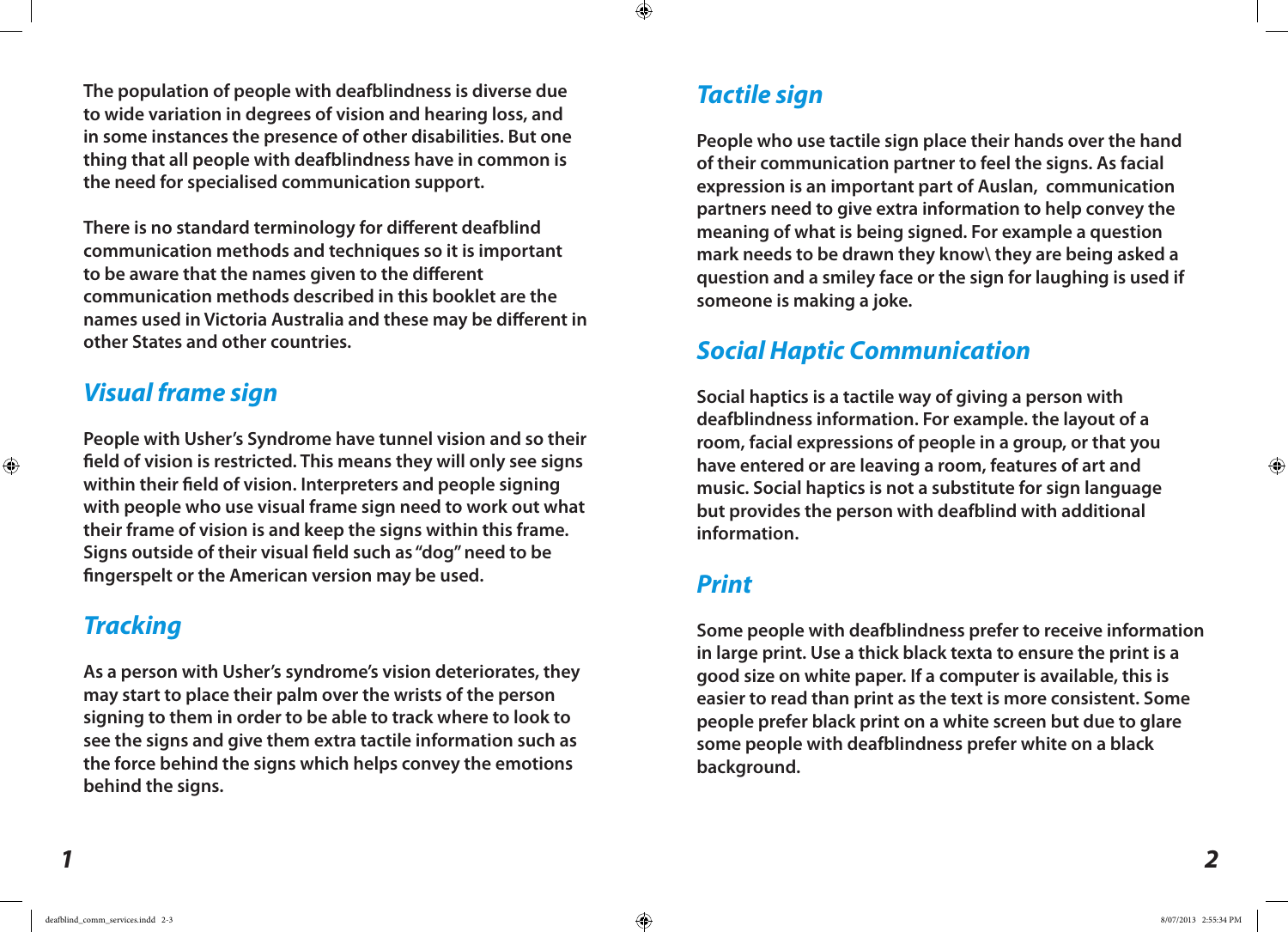#### *Close range sign*

**Some people with deafblindness who use Auslan, need their communication partner to stand close with their hands at eye level to see the signs clearly. Work out with the person what is the best distance for you to sit or stand so they can best see the signs. You may need to sign a little more slowly so the person is better able to see all the signs and particularly with fingerspelling which can be difficult to see. Deafblind fingerspelling** 

**eafblind fingerspelling is very similar to the two handed alphabet that Deaf people use, but each letter is produced onto the hand of the person who is deafblind.** 

#### *Print on Palm*

**Using block capital letters drawn with your index finger on a person's palm is a way to communicate with someone who has difficulty hearing speech or seeing print. Print on palm is a useful way to communicate in noisy environments. Print on palm is also a way for people with deafblindness to communicate with people who do not know sign language. Messages are drawn onto the receivers palm.**



# *Routine, key signs, pictographs, photos, touch cues, gesture, objects*

**Some people born with deafblindness have limited language skills or no formal communication system. These people often expresses themselves through vocalisations, body movements, gestures and facial expression. It is important that staff are very observant and receptive to an individual's unique range of communicative behaviours. To assist people with limited communication skills to understand what is going on it is important that communication partners stick to the person's usual routine, and use touch cues, objects, key signs, photos, or pictographs to cue them in to what is happening next. It is important that people born with deafblindness feel seen and heard by others and for someone with no formal language skills, imitating their behaviours is a good way to let them know you have seen and heard them and are interested in them and what they have to say**

## *Closing remarks*

**Communication issues pose many barriers for people with deafblindness. However, skilled, trained, sensitive and observant communication partners can help to reduce the isolation, provide important opportunities for learning and just having a good laugh with others. It is important to note that all of the methods described in this booklet are very tiring and people with deafblindness will tire more quickly when involved in long conversations.**